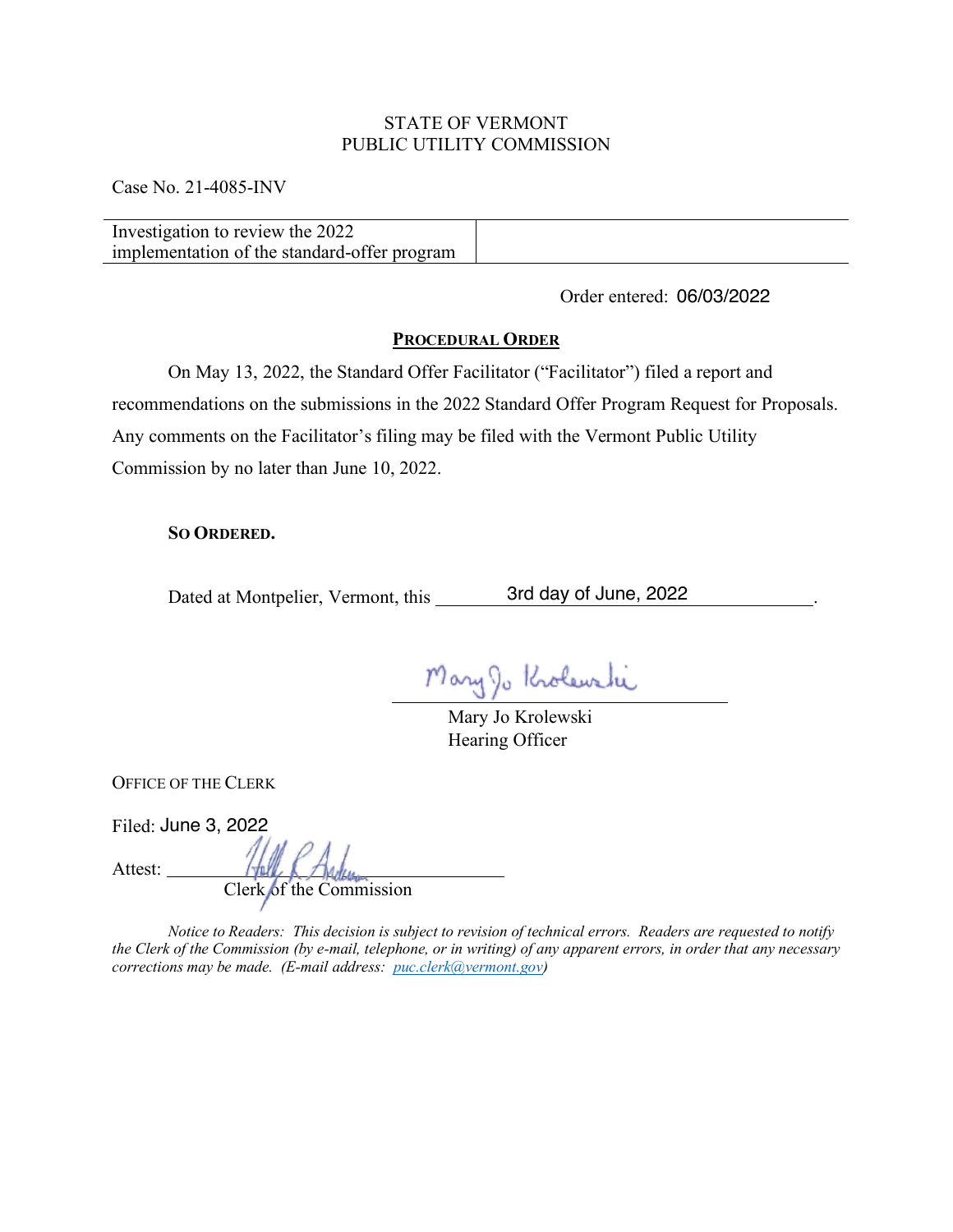PUC Case No. 21-4085-INV - SERVICE LIST

Carolyn M.X. Alderman, Esq. VEPP Inc. P.O. Box 1938 Manchester Center, VT 05255 carolyn@veppi.org

Carolyn Browne Anderson, Esq. Green Mountain Power Corporation 2152 Post Road Rutland, VT 05702 carolyn.anderson@greenmountainpower.com

Reginald Beliveau, Jr. Swanton Village, Inc. Electric Department P.O. Box 279 120 First Street Swanton, VT 05488 rbeliveau@swanton.net

Victoria J. Brown, Esq. Vermont Electric Cooperative, Inc. 42 Wescom Road Johnson, VT 05656 vbrown@vermontelectric.coop

Ellen Burt Town of Stowe Electric Department P.O.Box 190 Stowe, VT 05672 eburt@stoweelectric.com

Crystal L Currier Vermont Public Power Supply Authority PO Box 126 Waterbury Center, VT 05677 ccurrier@vppsa.com

Alex DePillis Agency of Agriculture Food & Markets 116 State Street Drawer 20 Montpelier, VT 05620-2901 Alex.DePillis@vermont.gov

(for VEPP Inc.)

(for Green Mountain Power Corporation)

(for Swanton Village, Inc. Electric Department)

(for Vermont Electric Cooperative Inc.)

(for Town of Stowe Electric Department)

(for Barton Village Inc. Electric Department)

(for Vermont Agency of Agriculture, Food and Markets)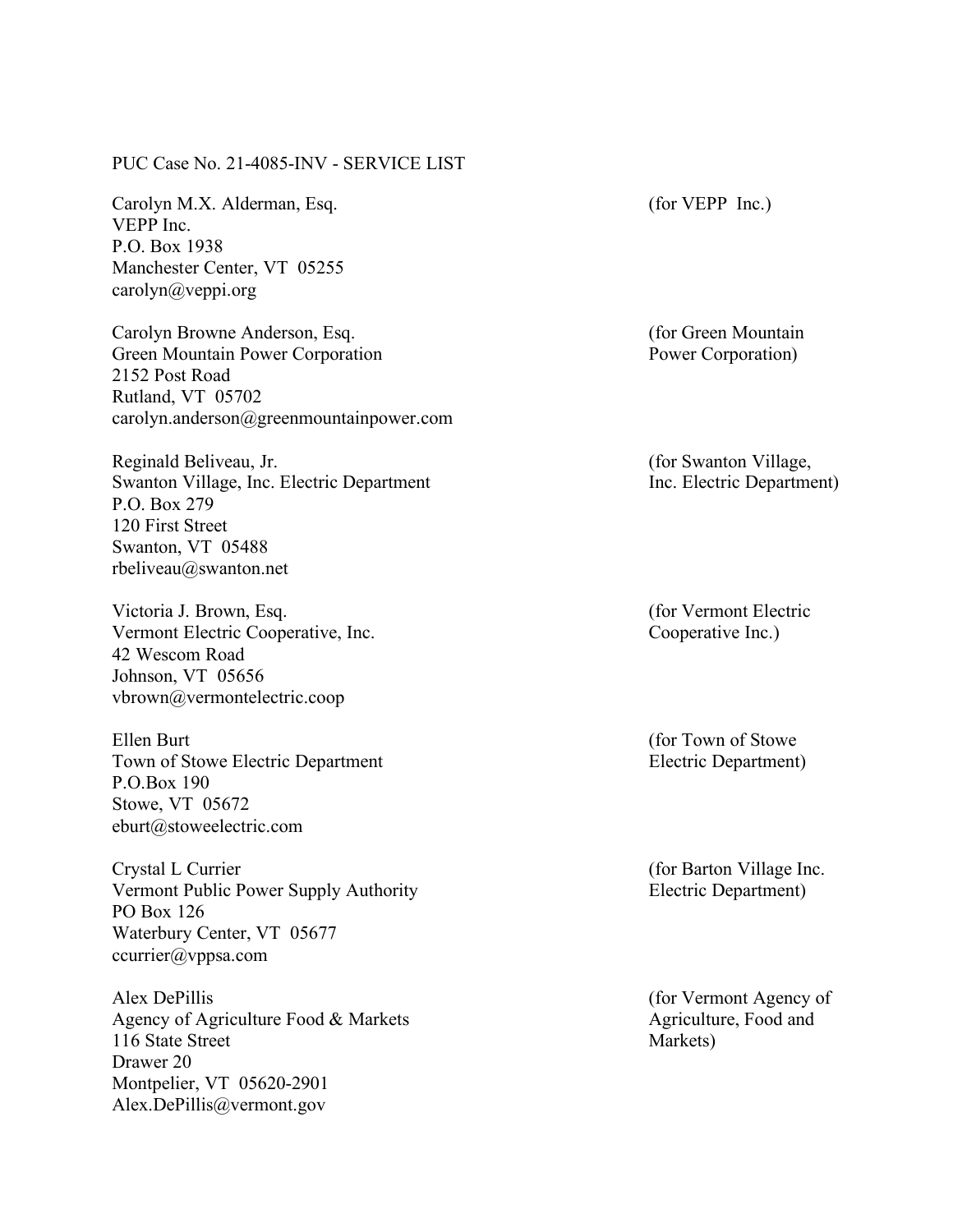Evan B. Dell'Olio Roberts Energy Renewables, Inc. 1541 Spruce Corner Road Ashfield, MA 01330 evan@rer-energy.com

William F. Ellis McNeil, Leddy & Sheahan 271 South Union Street Burlington, VT 05401 wellis@mcneilvt.com

Jonathan Elwell Village of Lyndonville Electric Department PO Box 167 20 Park Avenue Lyndonville, VT 05851 jelwell@lyndonvilleelectric.com

Jonathan Elwell Village of Lyndonville Electric Department PO Box 167 20 Park Avenue Lyndonville, VT 05851 jelwell@lyndonvilleelectric.com

Elijah D Emerson, Esq. Primmer Piper Eggleston & Cramer PC PO Box 1309 Montpelier, VT 05601 eemerson@primmer.com

Marla Emery Village of Johnson Water & Light Department P.O. Box 603 Johnson, VT 05656 memery@townofjohnson.com

(for Roberts Energy Renewables, Inc.)

(for City of Burlington Electric Department)

(for Village of Enosburg Falls Water & Light Department Inc.)

(for Village of Lyndonville Electric Department)

(for Town of Hardwick Electric Department) (for Village of Johnson Water & Light Department) (for Village of Enosburg Falls Water & Light Department Inc.) (for Town of Northfield Electric Department) (for Village of Johnson Water & Light Department)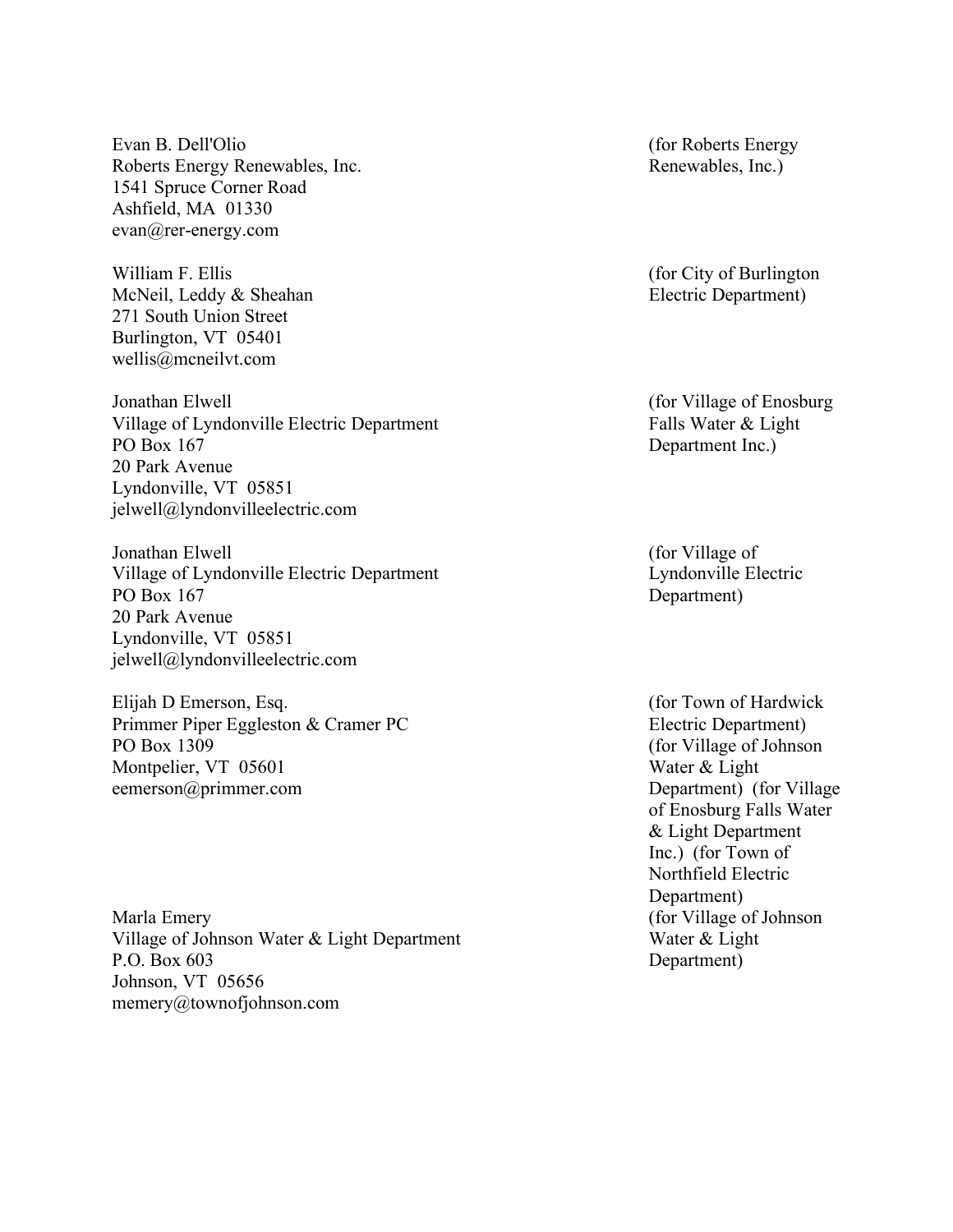Steven R Farman Vermont Public Power Supply Authority 5195 Waterbury-Stowe rd Waterbury Center, VT 05766 sfarman@vppsa.com

Chad Farrell 110 Main Street, Suite 2 E Burlington, VT 05401 chad@encorerenewableenergy.com

Karen Field Town of Hardwick Electric Department PO Box 516 Hardwick, VT 05843 kfield@hardwickelectric.com

Thomas T Garden Triland Partners LP 44 Indian Rock Road P.O. Box 777 Windham, NH 03087 tgarden@trilandpartners.com

James Gibbons City of Burlington Electric Department 585 Pine Street Burlington, VT 05401 jgibbons@burlingtonelectric.com

Grace Grundhauser Green Mountain Power Corporation 163 Acorn Lane Colchester, VT 05446 grace.grundhauser@greenmountainpower.com

Michael J. Hall Stackpole & French Law Offices PO Box 819 Stowe, VT 05672 mhall@stackpolefrench.com

(for Vermont Public Power Supply Authority)

(for Encore Renewable Energy)

(for Town of Hardwick Electric Department)

(for Triland Partners LP)

(for City of Burlington Electric Department)

(for Green Mountain Power Corporation)

(for Town of Stowe Electric Department)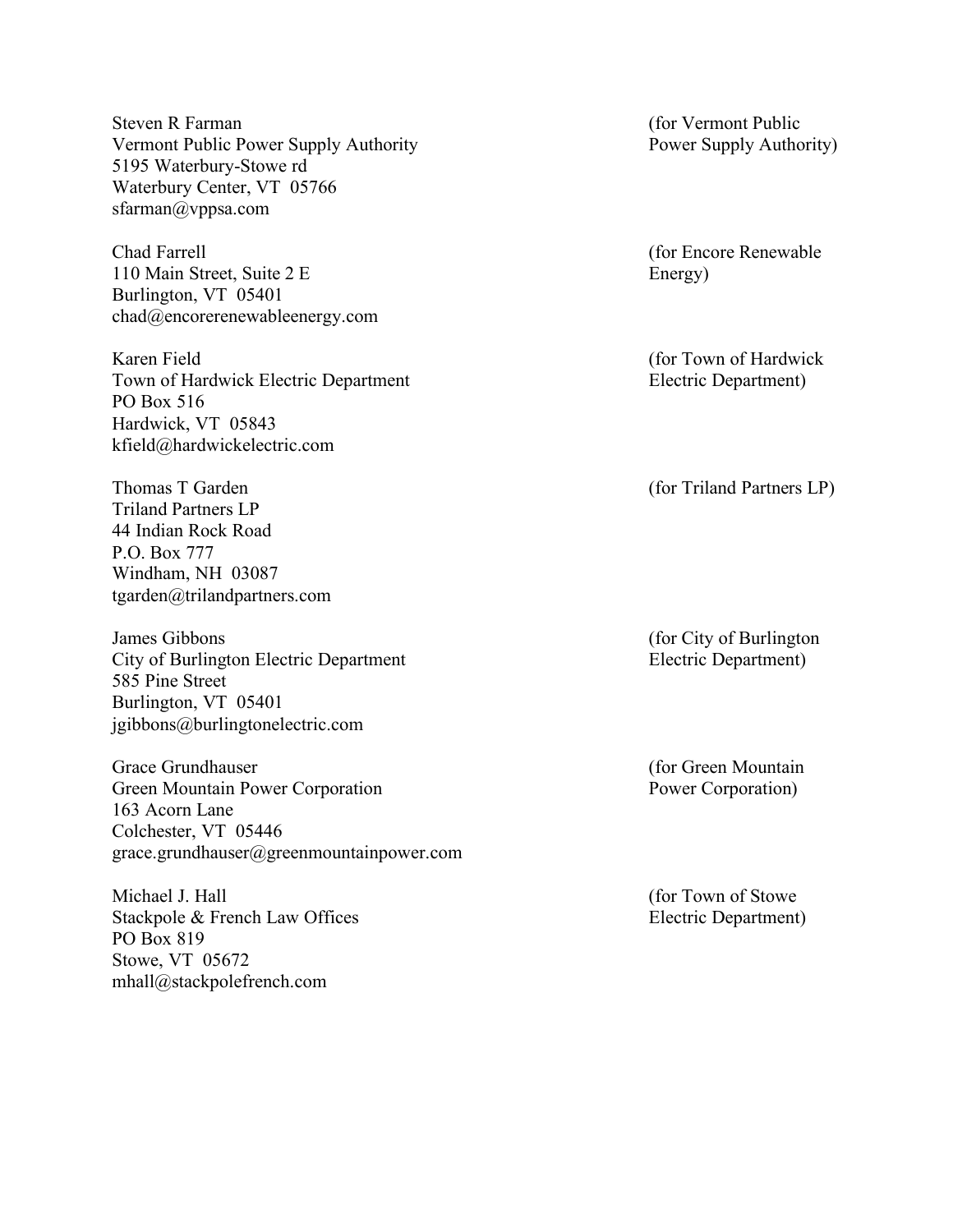Penny Jones Village of Morrisville Water & Light Department 857 Elmore Street Morrisville, VT 05661 pjones@mwlvt.com

Michael Lazorchak Town of Stowe Electric Department 435 Moscow Rd Stowe, VT 05672 mlazorchak@stoweelectric.com

Mari McClure Green Mountain Power Corporation 163 Acorn Lane Colchester, VT 05446 ceo@greenmountainpower.com

Pamela Moore Village of Jacksonville Electric Company P.O. Box 169 Jacksonville, VT 05342 sfarman@live.com

John Morley Village of Orleans Electric Department Municipal Building One Memorial Square Orleans, VT 05860 jmorley@villageoforleansvt.org

David Mullett allEarth Renewables 94 Harvest Lane Williston, VT 05495 dmullett@allearthrenewables.com

Ken Nolan Vermont Public Power Supply Authority P.O. Box 126 Waterbury Center, VT 05677 knolan@vppsa.com

(for Village of Morrisville Water & Light Department)

(for Town of Stowe Electric Department)

(for Green Mountain Power Corporation)

(for Village of Jacksonville Electric Company)

(for Village of Orleans Electric Department)

(for All Earth Renewables, Inc.)

(for Vermont Public Power Supply Authority)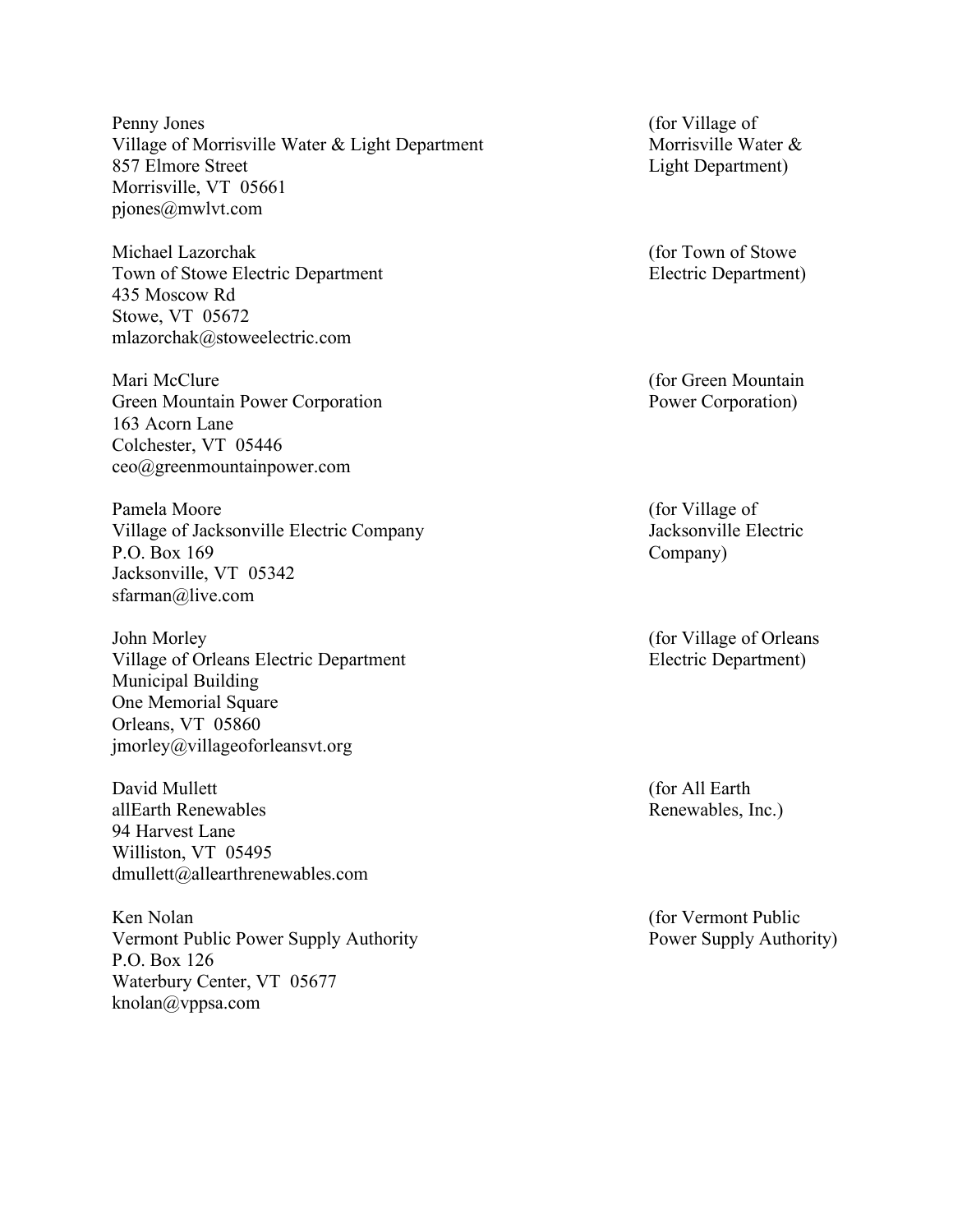Thomas Petraska Village of Ludlow Electric Light Department 9 Pond Street Ludlow, VT 05149 tpetraska@tds.net

Louis Porter Washington Electric Cooperative PO Box 8 East Montpelier, VT 05651 louis.porter@wec.coop

Cameron Reaves Encore Renewable Energy 110 Main Street Suite 2C Burlington, VT 05401 cameron@encorerenewableenergy.com

Carol Robertson Village of Hyde Park Electric Department P.O. Box 400 Hyde Park, VT 05655 carol.robertson@hydeparkvt.com

Matthew Rubin VT Independent Power Producers 26 State Street Montpelier, VT 05602 m@mrubin.biz

Jeffrey Schulz Town of Northfield Electric Department 51 South Main Street Northfield, VT 05663 jschulz@northfield.vt.us

Ronald A. Shems, Esq. Tarrant, Gillies & Shems, LLP P.O. Box 1440 Montpelier, VT 05601-1440 ron@tarrantgillies.com

(for Village of Ludlow Electric Light Department)

(for Washington Electric Cooperative Inc.)

(for Encore Renewable Energy)

(for Village of Hyde Park Electric Department)

(for Vermont Independent Power Producers Association)

(for Town of Northfield Electric Department)

(for Washington Electric Cooperative Inc.)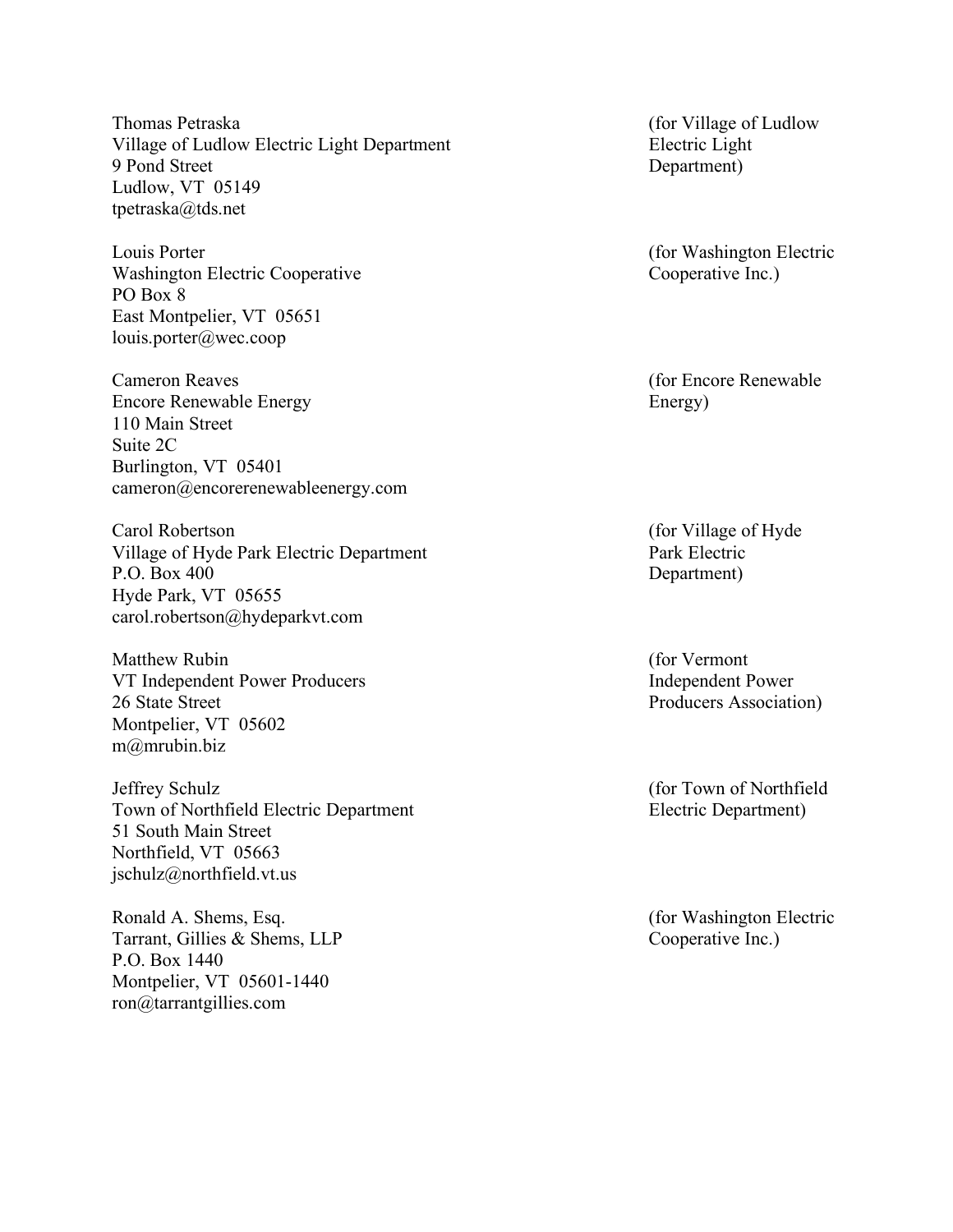Annette Smith Vermonters for a Clean Environment, Inc. 789 Baker Road Danby, VT 05739 vce@vermontel.net

Darren Springer City of Burlington Electric Department 585 Pine Street Burlington, VT 05401 dspringer@burlingtonelectric.com

Emily Stebbins-Wheelock City of Burlington Electric Department 585 Pine Street Burlington, VT 05401 estebbins-wheelock@burlingtonelectric.com

Jesse Stowell Encore Renewable Energy 110 Main Street Suite 2E Burlington, VT 05401 jesse@encorerenewableenergy.com

Michael Sullivan Town of Hardwick Electric Department P.O. Box 516 Hardwick, VT 05843 msullivan@hardwickelectric.com

Rebecca Towne Vermont Electric Cooperative, Inc. 42 Wescom Road Johnson, VT 05656 rtowne@vermontelectric.coop

Alexander Wing Vermont Department of Public Service 112 State Street Montpelier, VT 05620 alexander.wing@vermont.gov

(for Vermonters for a Clean Environment)

(for City of Burlington Electric Department)

(for City of Burlington Electric Department)

(for Encore Renewable Energy)

(for Town of Hardwick Electric Department)

(for Vermont Electric Cooperative Inc.)

(for Vermont Department of Public Service)